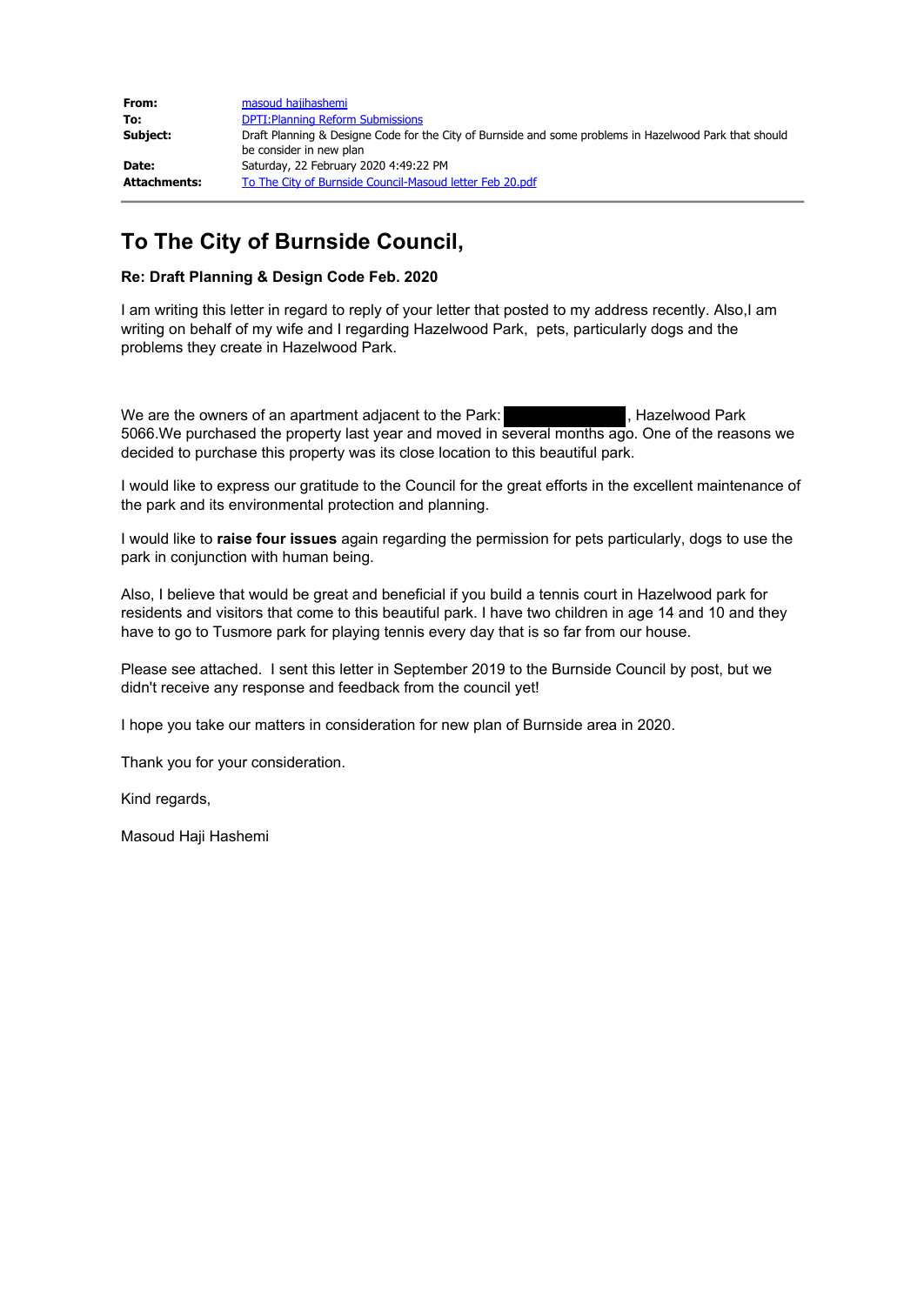# **To The City of Burnside Council,**

### **Re: Draft Planning & Design Code Feb. 2020**

I am writing this letter in regard to reply of your letter that posted to my address recently. Also,I am writing on behalf of my wife and I regarding Hazelwood Park, pets, particularly dogs and the problems they create in Hazelwood Park.

We are the owners of an apartment adjacent to the Park: Hazelwood Park 5066.We purchased the property last year and moved in several months ago. One of the reasons we decided to purchase this property was its close location to this beautiful park.

I would like to express our gratitude to the Council for the great efforts in the excellent maintenance of the park and its environmental protection and planning.

I would like to **raise four issues** regarding the permission for pets particularly, dogs to use the park in conjunction with human being.

**Firstly,** my family and I walk through the park most days and regularly observe dogs, large and small roaming the park without any constraint such as a leash.

On numerous occasions dogs have run past or up to us without an owner in sight giving rise to concerns about our safety and wellbeing and causing us to ward off the dog or look for its owner. Furthermore, these dogs scare, harass, attack and chase the ducks and ducklings. We

have recently noticed that the number of ducklings has reduced as I have photographed them in the pond in the centre of the park.

**Secondly,** my wife who is really afraid of dogs cannot enjoy the freedom of walking through this beautiful park. We recognise and accept pet owners need a safe place to walk their dogs. However, parks in residential suburbs are primarily developed for enjoyment and use by human beings especially children, older folk and people with disabilities. Surely it is reasonable for these dogs at the very minimum to be controlled by being on a leash.

Dogs not on leashes even if they are friendly, pose a danger to both small children and frail grown adults. Surely, it is not unreasonable to require pet owners to Control their pets by having them on a leash. Then everyone can enjoy this beautiful park. Signs should be erected on the fringes of the park in this regard.

**Thirdly,** many pet owners (not all) fail to pick up their "dogs doings" which makes a horrible mess, contaminates the park lawns and causes a real problem

for the casual, inattentive, short sighted walker in the park. This requires signs and disposable bag stations.

**Fourthly and finally,** I have observed some visitors to the park feed the ducks around the pond in the centre of the park leaving food scraps which attracts other feral and native animals which defecate and create a mess around the edges of the pond. May I suggest the Council erect signs with "NO FEEDING THE DUCKS".